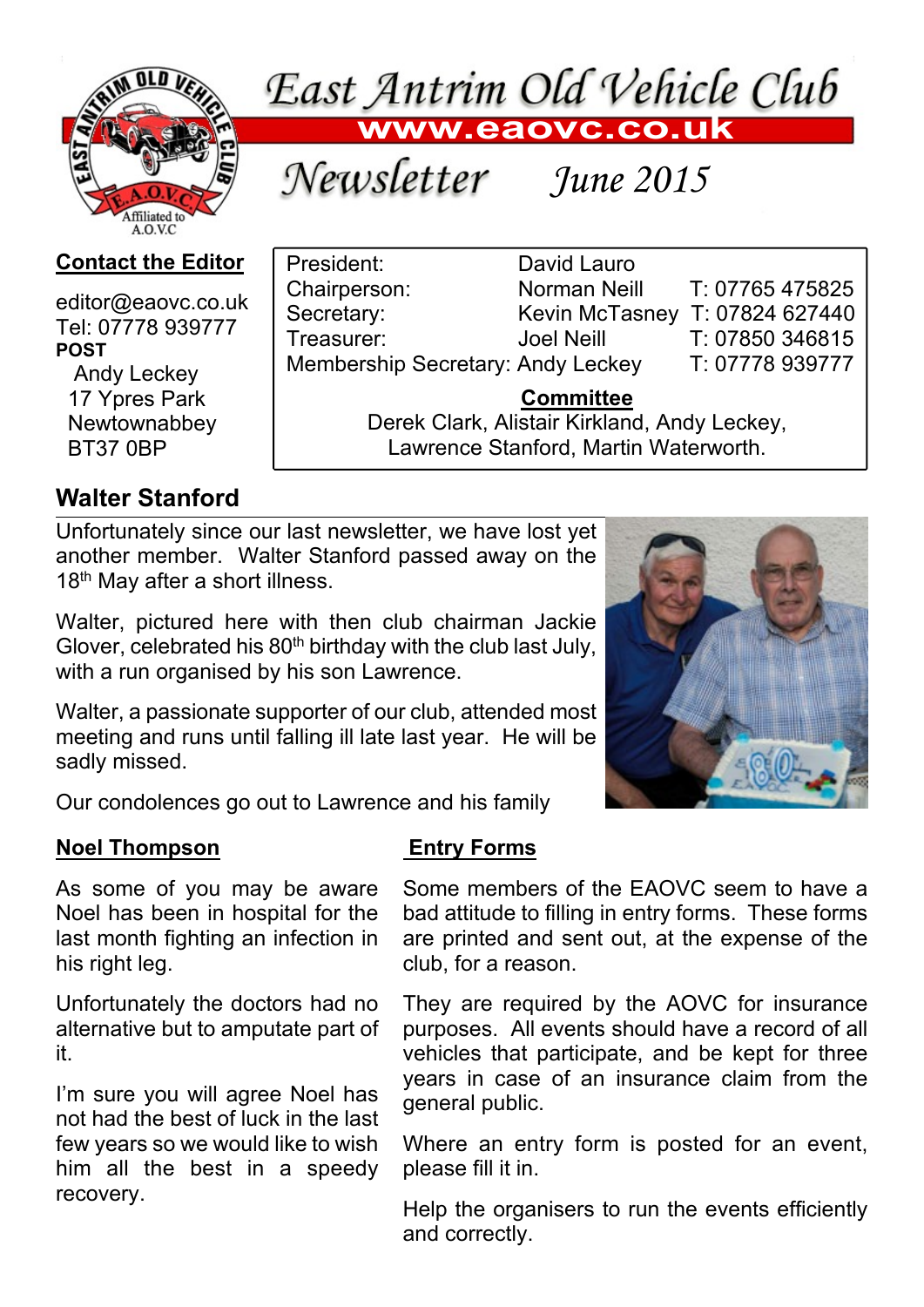## **Portrush Cavalcade 2nd Aug 2015**

The Portrush Cavalcade is getting close, with just the one more meeting to go before the event. All members were sent out entry forms and ballot books which need to be completed and returned as soon as possible to support this year's charity Lighthouse.

Lighthouse, a suicide prevention charity in North Belfast, supports those who have been bereaved through suicide, or another type of sudden death, and we are committed to providing support services to families who have lost loved ones and for individuals who are in crisis. Initially established in 2003 as a community response to a community problem (the exceptionally high incidence of suicide in North Belfast) Lighthouse has undergone various stages of growth and change; however, the core purpose of the organisation remains unchanged.

So please do your best to sell the ballot tickets or return them to us so that other people can sell them.

### **Congratulations**

First of all, at the Ballyclare May Fair, with over 90 cars it was one of the biggest turn out for years. EAOVC member Roy Lappen from Whitehead won the Oldest Car of the Show. Roy was driving his immaculate 1930 Ford Model A. It was a last minute decision to go. I'm sure he was glad he did.

A few weeks later another EAOVC member took the honours at Mosney Car Show when William Robinson took Best Car in Class with his 1964 Humber Scepter.



Ford Model A (Roy Lappen 2010)

This car had its first outing at the June Meeting Run, after a two year restoration project by fellow club member William Peoples.

Congratulations to both Club Members.

#### **June Meeting Run (4th April)**

The June meeting was a car run. We met as usual at the Loughshore Hotel. There was a good turn out with over twenty cars for this mid week run

Willie Robinson took this opportunity to test drive his newly restored 1964 Humber Scepter before taking it down to the show at Mosney.

The route took us through Carrick, along the Coast and into Islandmagee. We then travelled along the Low Road and into Browns Bay. After a short stop, we then travelled back aong the Middle Road, passing The Rhinka and on to the Magheramourne Boat Club For supper and a short meeting.

This run was arranged by our Chairman Norman Neill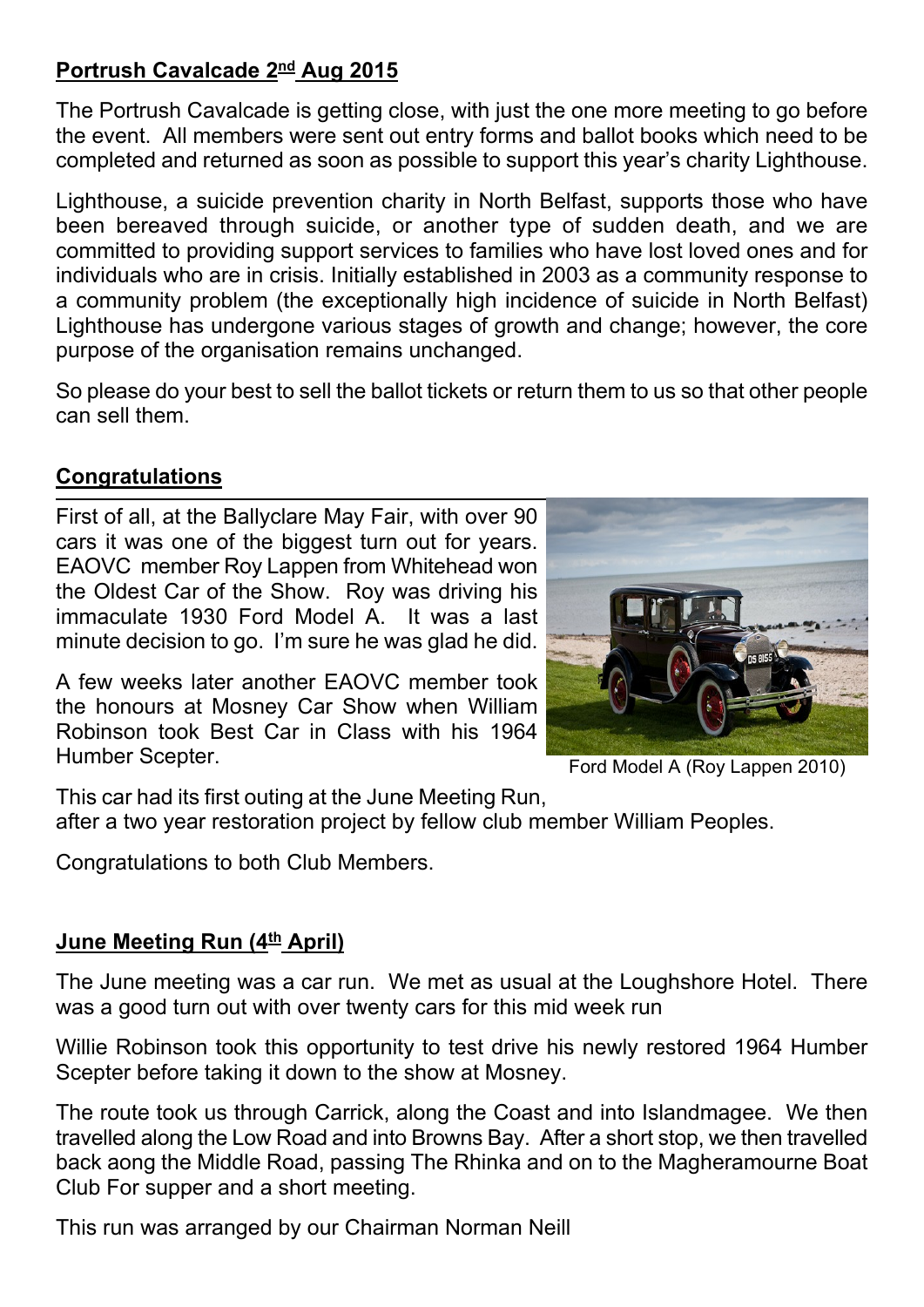## **Chip Shop Run (12th May)**

May's mid-week run was a leisurely run to Ruby's in Larne for some fish and chips. There was a good turn out with more than 40 people attending.

We started of at the Loughshore Hotel, Carrickfergus heading up over the hills (this was really the only steep part of the run) heading to Straid. From there we filtered through the winding roads by-passing Gleno and on to the Larne Line at Millbrook. We then cut across the Roddens on to Ruby's on the Old Glenarm Road.

On arrival we had tea and coffee waiting for us until the main meal of Fish and Chips was served. At a fiver a head it was well worth the picturesque drive through the Carrick and Larne countryside

This being the first time at Ruby's they certainly lived up to their reputation and I would certainly recommend a return visit.

### **Late Members Run (17th May)**

This year we assembled for our run at The Chimney Corner Hotel in Glengormley. The run took us Through Antrim, Randalstown and Toomebridge on to Ballyrowan for a picnic stop on the shores of Lough Neagh.

After a Lunch stop it was a relatively short trip to Springhill House con the out skirts of Moneymore.

Springhill House run by the National Trust, is  $17<sup>th</sup>$  century plantation house with its walled gardens and walkways. We were given a guided tour of the old house with its fascinating collection of original portraits, furniture and the extensive collection of books. The guide brought us through th history ten generations of the Lenox-Conyngham family, including the irelands best documented ghost, Olivia.



After the the tour around the house we spent some time taking in the gardens as well as the old laundery house which has the celebrated Costume Collection, which features some fine 18th to 20th-century pieces that highlight its great charm and enthralling past.

We headed in convoy to Moyolla Park Golf Club, Castledawson, were we enjoyed a three course meal.

Before the meal we remembered what the run is all about, with a two minute silence our Late Members. The trophy was donated to the club by the widow of Arty Adair and is presented each year to the best turned out car, this year chosen by Arty's sons, who were with us for the run.